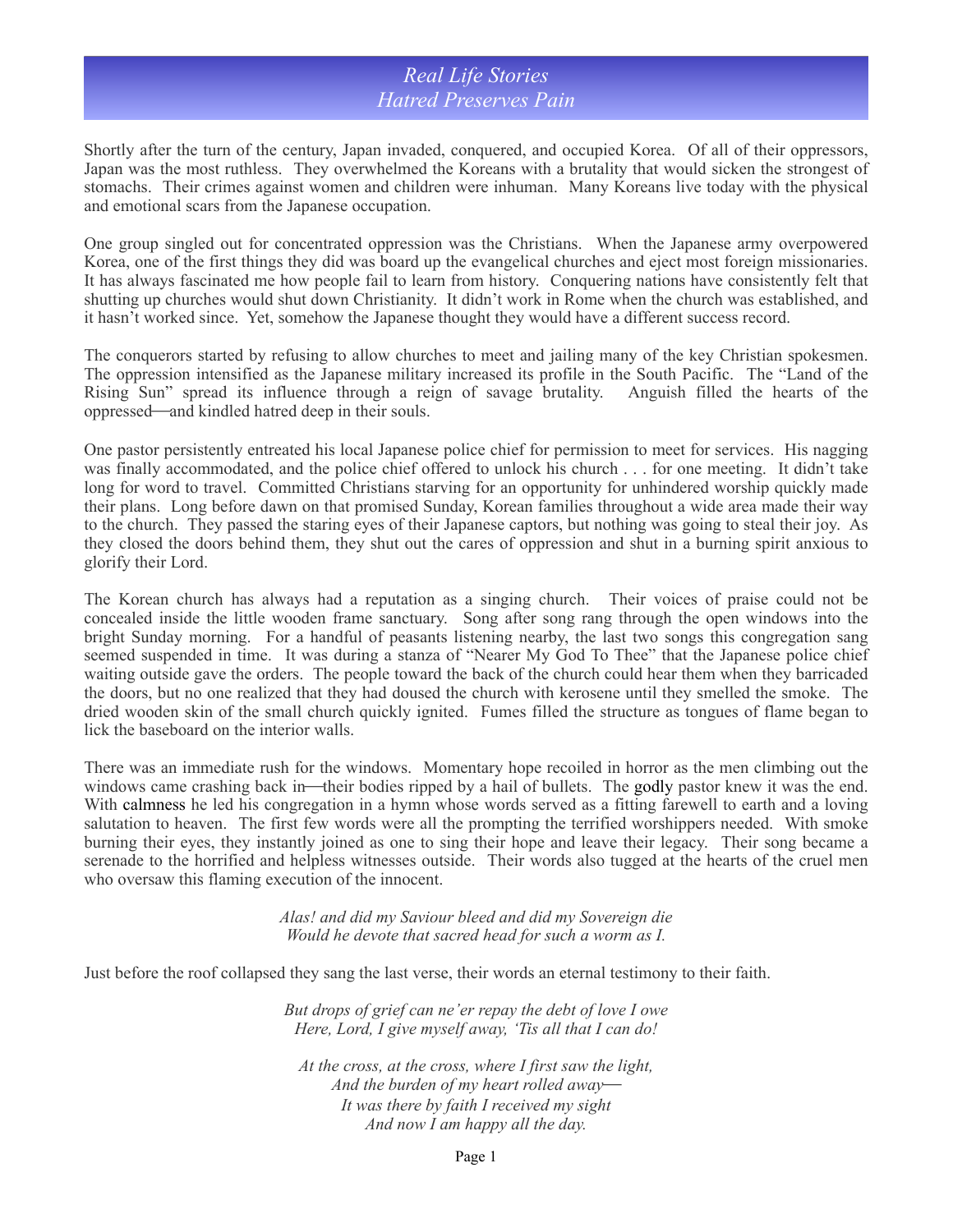*Real Life Stories Hatred Preserves Pain*

The strains of music and wails of children were lost in a roar of flames. The elements that once formed bone and flesh mixed with the smoke and dissipated into the air. The bodies that once housed life fused with the charred rubble of a building that once housed a church. The souls who left singing finished their chorus in the throne room of God.

Clearing the incinerated remains was the easy part. Erasing the hate would take decades. For some of the relatives of the victims, this carnage was too much. Evil had stooped to a new low, and there seemed to be no way to curb their bitter loathing of the Japanese.

In the decades that followed, that bitterness was passed on to a new generation. The Japanese, although conquered, remained a hated enemy. The monument the Koreans built at the location of the fire not only memorialized the people who died, but stood as a mute reminder of their pain.

Inner rest? How could rest coexist with bitterness deep as marrow in the bones? Suffering, of course, is a part of life. People hurt people. Almost all of us have experienced it at some time. Maybe you felt it when you came home to find that your spouse had abandoned you, or when your integrity was destroyed by a series of well-timed lies, or when your company was bled dry by a partner. It kills you inside. Bitterness clamps down on your soul like iron shackles. The Korean people who found it too hard to forgive could not enjoy the "peace that passes all understanding." Hatred choked their joy.

It wasn't until 1972 that any hope came. A group of Japanese pastors travelling through Korea came upon the memorial. When they read the details of the tragedy and the names of the spiritual brothers and sisters who had perished, they were overcome with shame. Their country had sinned, and even through none of them were personally involved (some were not even born at the time of the tragedy), they still felt a national guilt that could not be excused.

They returned to Japan committed to right a wrong. There was an immediate outpouring of love from their fellow believers. They raised ten million yen (\$25,000). The money was transferred through proper channels and a beautiful white church building was erected on the sight of the tragedy.

When the dedication service for the new building was held, a delegation from Japan joined the relatives and special guests. Although their generosity was acknowledged and their attempts at making peace appreciated, the memories were still there. Hatred preserves pain. It keeps the wounds open and the hurts fresh. The Korean's bitterness had festered for decades.

Christian brothers or not, these Japanese were descendants of a ruthless enemy. The speeches were made, the details of the tragedy recalled, and the names of the dead honored. It was time to bring the service to a close. Someone in charge of the agenda thought it would be appropriate to conclude with the same two songs that were sung the day the church was burned. The song leader began the words to "Nearer My God To Thee."

Something remarkable happened as the voices mingled on the familiar melody. As the memories of the past mixed with the truth of the song, resistance started to melt. The inspiration that gave hope to a doomed collection of churchgoers in a past generation gave hope once more. The song leader closed the service with the hymn, "At The Cross."

The normally stoic Japanese could not contain themselves. The tears that began to fill their eyes during the song suddenly gushed from deep inside. They turned to their Korean spiritual relatives and begged them to forgive. The guarded, callused hearts of the Koreans were not quick to surrender. But, the love of the Japanese believers — unintimidated by decades of hatred—tore at the Koreans' emotions.

> *At the cross, at the cross Where I first saw the light, And the burden of my heart rolled away . . .*